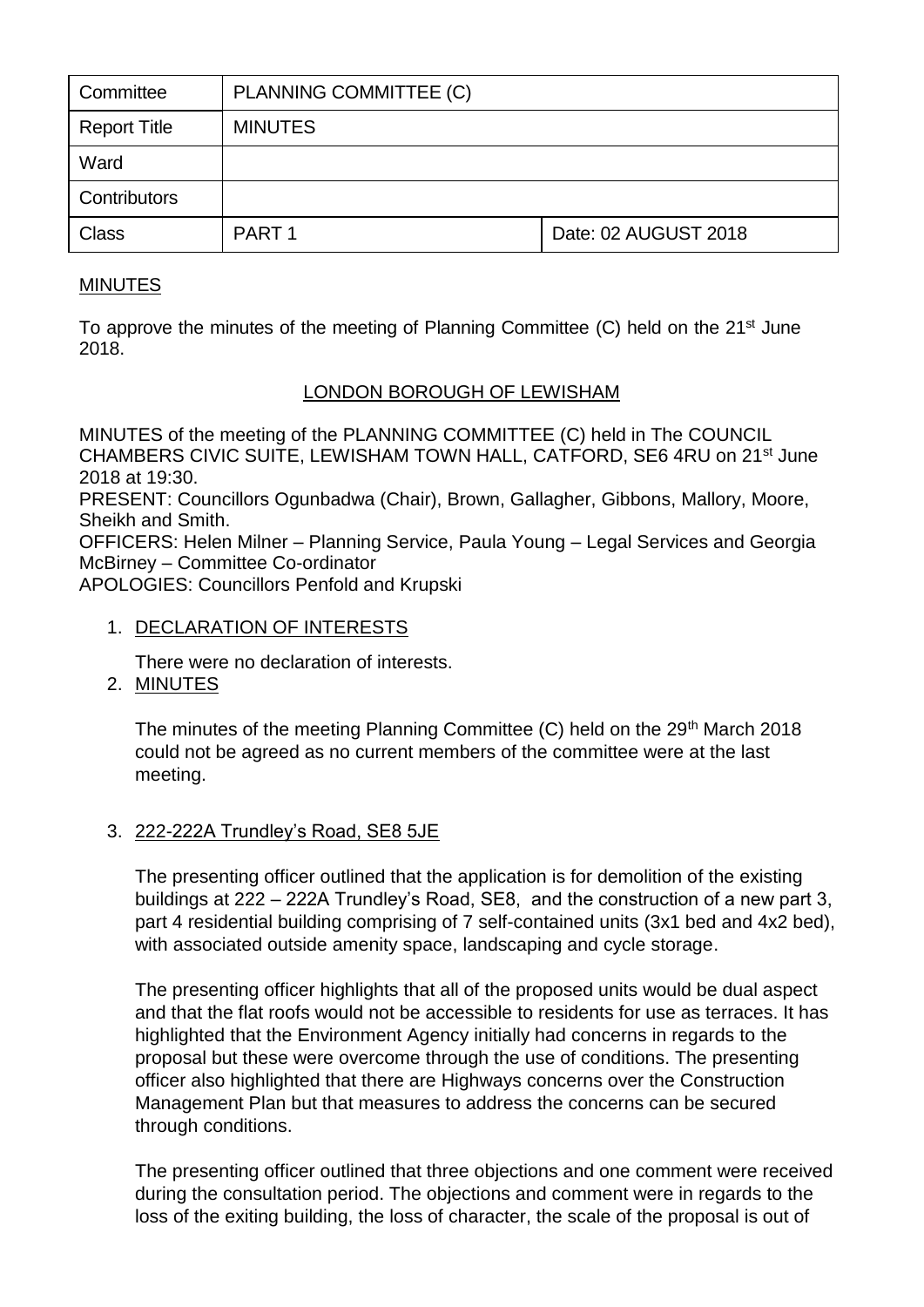character, impact on parking and that the proposal is contrary of Article 8 of the Human Rights Act.

Councillors Ogunbadwa (Chair) asked if Article 8 of the Human Rights Act can be clarified. Paul Young –Legal Services clarifies Article 8 of the Human Rights Act. The Committee received verbal representations form Anthony Frendo and Peter Swain who represent the applicants. Peter Swain outlined that they had been through the pre-application process and that they have nothing further to add to that which is included in the officer report.

Councillor Smith asked for clarification on the provision of the collection of rain water, how access to the green roofs will be prohibited and for confirmation if the windows are the rear are to be obscure glazed. Peter Swain confirmed that there would be an attenuation tank on site to deal with rain water. Peter Swain clarified that a window will provide maintenance access only and will not be accessible to residents and that a condition can be added to prevent access. Peter Swain also highlighted that in regards to the windows on the rear elevation, the windows serving the bathrooms, stairwells and kitchens can be obscure glazed if needed.

Councillor Sheikh asked clarification on the construction design. The presenting officer highlighted that this is not a planning consideration and this is incorporated in the Building Regulations process. Councillor Sheikh also asked for clarification on the concerns raised by the Environment Agency, the presenting officer outlined that the initial concern was in regards to floor levels and that this has been addressed and that a condition will also be added to a permission.

Councillor Kelleher spoke under standing orders in support of the objections that were received.

The committee received verbal representation from Kenny Wong, Yolanda Atkins and Shawl who are local residents who object to the proposed development. The residents outlined that they are concerned about the impact of the proposed development on privacy, the height of the proposal, overshadowing and loss of light, a loss of local history and impacts on standards of living. Concern was also raised in regards to the proposed development being located on the corner of road due to speeding cars.

Councillor Gallagher asked for clarification from the presenting officer if traffic and structural issues are material planning considerations. The presenting officer clarified that structural damage and Party Wall agreements are not material planning considerations but that there are separate channels that cover this. The presenting officer highlighted that highways safety is a planning consideration and that the issues raised by the objectors are wider issues beyond the impacts of the application and that Highways raised no concerns in relation to safety. Legal services explained that planning permission is only one of the consents that the applicant will be required to gain.

Councillor Smith affirmed that the traffic speeding issues is not an issue that is specific to the application. Councillor Smith moved a motion to accept the officer's recommendation. Councillor Gallagher asked for clarification if the motion included additional conditions, the presenting officer confirmed that additional two conditions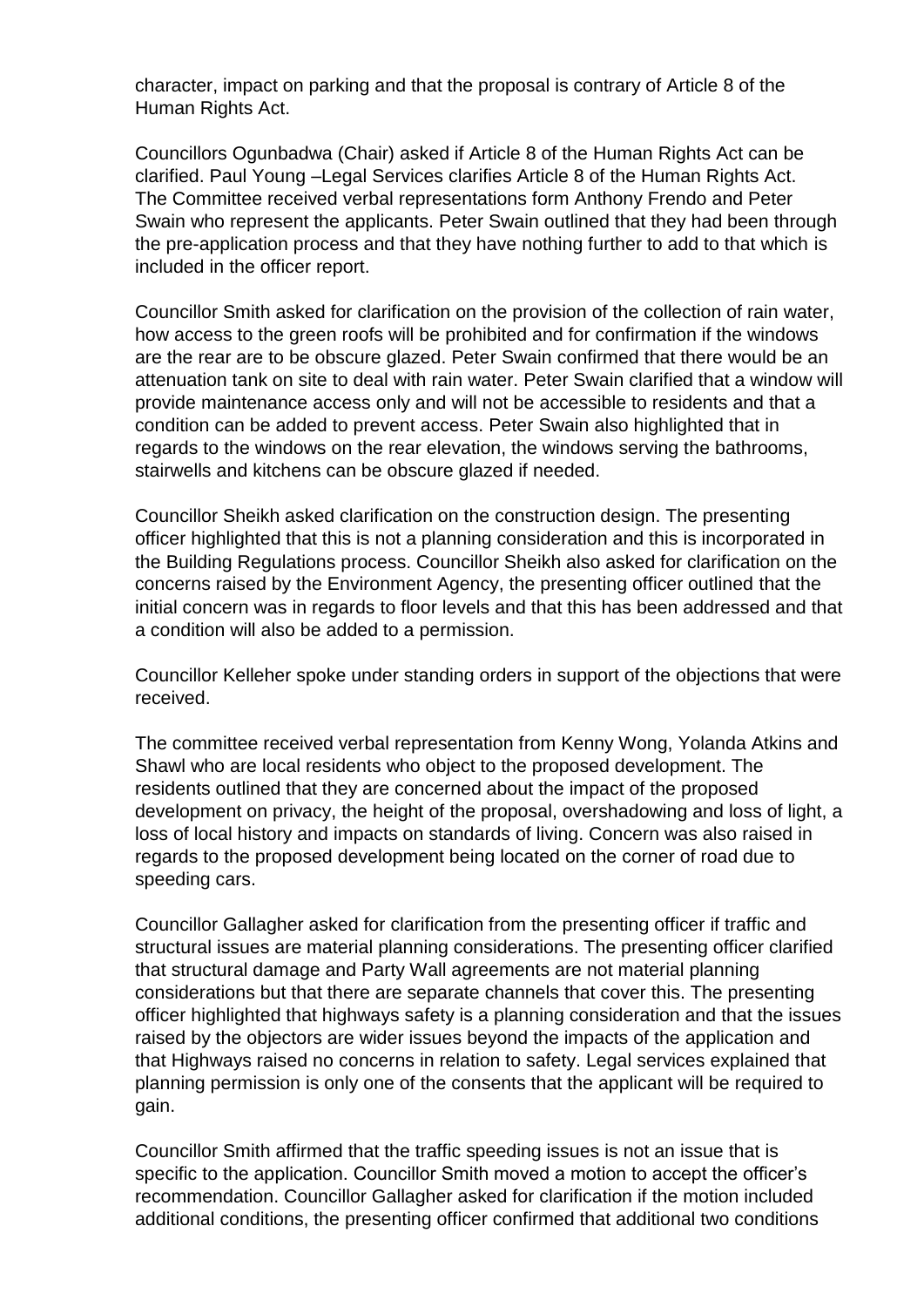are to be added to the recommendation. One condition is for the windows on the rear elevation to be obscured glazed and fixed closed and the second was to modify the landscaping condition so that permeability and drainage details are provided. The motion was seconded by Councillor Gallagher.

Members voted as follows:

FOR: Councillors Smith, Gallagher, Ogunbadwa, Brown, Gibbons and Moore.

AGAINST: Councillor Sheikh

RESOLVED: That the application DC/17/101678 be approved with additional conditions.

Councillor Mallory joined the meeting.

# 4. 2 Radlet Avenue, SE26 4BZ

The presenting officer outlined the details of the case for the construction of a double garage to the side of 2 Radlet Avenue, SE26, together with the construction of a first floor side extension. The presenting officer outlined that the application property is adjacent to the Forest Hill Conservation Area and that the double garage has been allowed on appeal by the Planning Inspectorate. It was outlined by the presenting officer that the Council's Conservation Officer raises no objection to the proposed development.

The presenting officer outlined that three objections were received in regards to the size of the proposal, impact on outlook, impact of the proposal on the Forest Hill Conservation Area and the impact of the construction of the proposal.

The committee received verbal representations from James Taylor who is the applicant. James Taylor outlined that permission has already been granted for the double garage and he does not view the addition of a first floor side extension to be harmful considering the number of alterations that already exist on the road.

No questions were put to the applicant by members.

No representations were received from any objectors.

Councillor Smith moved a motion to accept the officer's recommendation and this was seconded by Councillor Sheikh.

Members voted as follows:

For: Councillors Smith, Sheikh, Ogunbadwa (Chair), Brown, Gibbons, Mallory and Moore.

RESOLVED: That application DC/18/105608 be approved.

5. 318 Queens Road, SE14 5JN